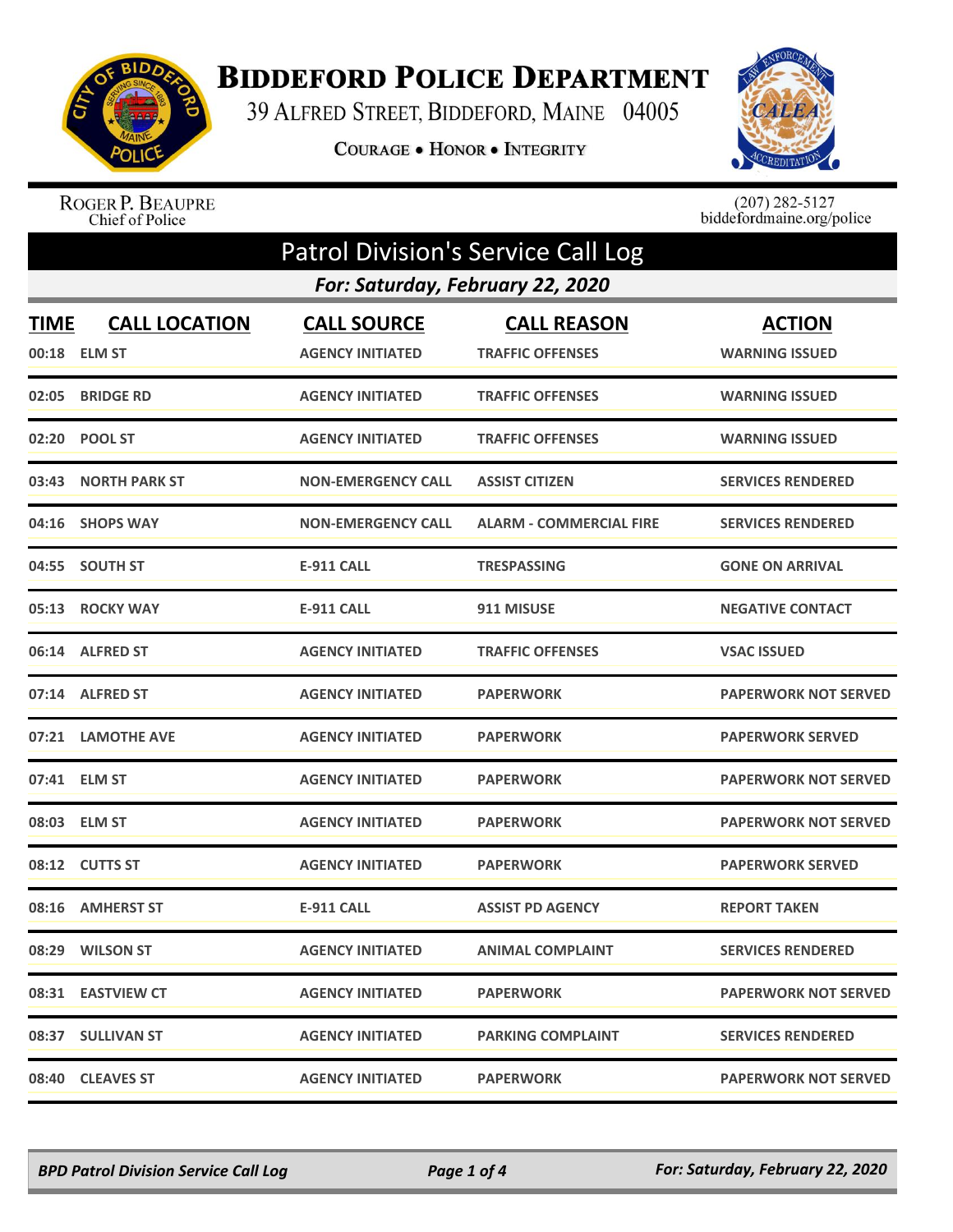| <b>TIME</b> | <b>CALL LOCATION</b><br>08:46 SULLIVAN ST                                                      | <b>CALL SOURCE</b><br><b>NON-EMERGENCY CALL</b> | <b>CALL REASON</b><br><b>PARKING COMPLAINT</b> | <b>ACTION</b><br><b>VEHICLE TOWED</b> |  |
|-------------|------------------------------------------------------------------------------------------------|-------------------------------------------------|------------------------------------------------|---------------------------------------|--|
|             | 08:50 PIKE ST                                                                                  | <b>AGENCY INITIATED</b>                         | <b>PAPERWORK</b>                               | <b>PAPERWORK NOT SERVED</b>           |  |
|             | 09:02 HIGH ST                                                                                  | <b>AGENCY INITIATED</b>                         | <b>PAPERWORK</b>                               | <b>PAPERWORK NOT SERVED</b>           |  |
|             | 09:05 DEARBORN AVE                                                                             | <b>NON-EMERGENCY CALL</b>                       | <b>HARASSMENT</b>                              | <b>SERVICES RENDERED</b>              |  |
|             | 09:11 ELM ST                                                                                   | <b>AGENCY INITIATED</b>                         | <b>PAPERWORK</b>                               | <b>PAPERWORK NOT SERVED</b>           |  |
|             | 09:22 CENTER ST                                                                                | <b>AGENCY INITIATED</b>                         | <b>PAPERWORK</b>                               | <b>PAPERWORK NOT SERVED</b>           |  |
|             | 09:41 SUMMER ST                                                                                | <b>NON-EMERGENCY CALL</b>                       | <b>CHECK WELFARE</b>                           | <b>SERVICES RENDERED</b>              |  |
|             | 09:51 ALFRED ST                                                                                | <b>AGENCY INITIATED</b>                         | <b>TRAFFIC OFFENSES</b>                        | <b>VSAC ISSUED</b>                    |  |
|             | 10:13 ELM ST                                                                                   | <b>AGENCY INITIATED</b>                         | <b>TRAFFIC OFFENSES</b>                        | <b>VSAC ISSUED</b>                    |  |
|             | 10:37 LAMOTHE AVE                                                                              | <b>AGENCY INITIATED</b>                         | <b>PAPERWORK</b>                               | <b>PAPERWORK SERVED</b>               |  |
|             | 10:39 HILL ST                                                                                  | <b>AGENCY INITIATED</b>                         | <b>ANIMAL COMPLAINT</b>                        | <b>NEGATIVE CONTACT</b>               |  |
|             | 10:46 WILSON ST                                                                                | <b>AGENCY INITIATED</b>                         | <b>ANIMAL COMPLAINT</b>                        | <b>SERVICES RENDERED</b>              |  |
|             | 10:49 MAY ST + VICTORY LN                                                                      | <b>AGENCY INITIATED</b>                         | <b>TRAFFIC OFFENSES</b>                        | <b>WARNING ISSUED</b>                 |  |
|             | 11:02 TOW RD                                                                                   | <b>AGENCY INITIATED</b>                         | <b>ANIMAL COMPLAINT</b>                        | <b>SERVICES RENDERED</b>              |  |
|             | 11:09 MILLER AVE + SIMARD AVE                                                                  | <b>AGENCY INITIATED</b>                         | <b>TRAFFIC OFFENSES</b>                        | <b>WARNING ISSUED</b>                 |  |
|             | 11:13 GUINEA RD                                                                                | <b>AGENCY INITIATED</b>                         | <b>ANIMAL COMPLAINT</b>                        | <b>NEGATIVE CONTACT</b>               |  |
|             | 11:14 ALFRED ST + ARENA DR                                                                     | <b>AGENCY INITIATED</b>                         | <b>TRAFFIC OFFENSES</b>                        | <b>VSAC ISSUED</b>                    |  |
|             | 11:18 ALFRED ST                                                                                | <b>E-911 CALL</b>                               | <b>OPERATING UNDER INFLUENCE</b>               | <b>ARREST(S) MADE</b>                 |  |
|             | OFFENDER: SALLI MAE HANSEN  AGE: 29  RESIDENT OF: BIDDEFORD, ME<br>CHARGE: OUI (DRUG OR COMBO) |                                                 |                                                |                                       |  |
|             | 11:23 CARDINAL LN                                                                              | <b>AGENCY INITIATED</b>                         | <b>ANIMAL COMPLAINT</b>                        | <b>NEGATIVE CONTACT</b>               |  |
|             | 11:45 UNION ST + ELM ST                                                                        | <b>WALK-IN AT STATION</b>                       | <b>ARTICLES LOST/FOUND</b>                     | <b>SERVICES RENDERED</b>              |  |
|             | 11:48 ELM ST                                                                                   | <b>WALK-IN AT STATION</b>                       | <b>HARASSMENT</b>                              | <b>CIVIL COMPLAINT</b>                |  |
|             | 11:53 TAYLOR ST                                                                                | <b>E-911 CALL</b>                               | 911 MISUSE                                     | <b>SERVICES RENDERED</b>              |  |
|             | 12:11 ALFRED ST                                                                                | <b>WALK-IN AT STATION</b>                       | <b>COURT ORDERED CHECK IN</b>                  | <b>SERVICES RENDERED</b>              |  |
|             | 12:14 ELM ST                                                                                   | <b>NON-EMERGENCY CALL</b>                       | <b>PAPERWORK</b>                               | <b>PAPERWORK NOT SERVED</b>           |  |

*BPD Patrol Division Service Call Log Page 2 of 4 For: Saturday, February 22, 2020*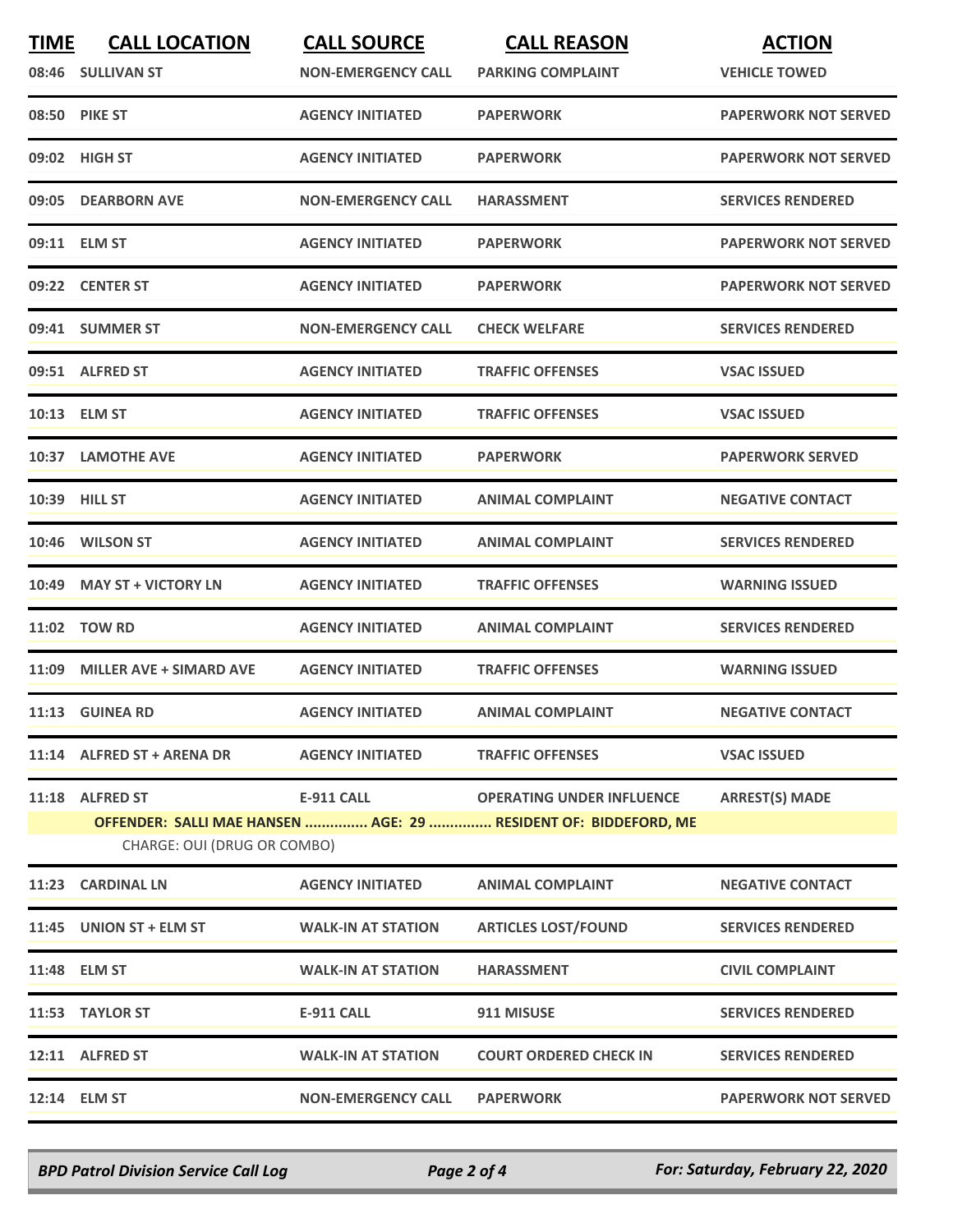| <b>TIME</b> | <b>CALL LOCATION</b><br>12:17 BIRCH ST              | <b>CALL SOURCE</b><br><b>AGENCY INITIATED</b> | <b>CALL REASON</b><br><b>PARKING COMPLAINT</b> | <b>ACTION</b><br><b>VEHICLE TOWED</b> |
|-------------|-----------------------------------------------------|-----------------------------------------------|------------------------------------------------|---------------------------------------|
|             | 13:39 KOSSUTH ST                                    | <b>AGENCY INITIATED</b>                       | <b>ANIMAL COMPLAINT</b>                        | <b>NEGATIVE CONTACT</b>               |
| 13:49       | <b>ST MARYS ST</b>                                  | <b>AGENCY INITIATED</b>                       | <b>ANIMAL COMPLAINT</b>                        | <b>NEGATIVE CONTACT</b>               |
|             | 13:58 ALFRED ST                                     | <b>WALK-IN AT STATION</b>                     | <b>ARTICLES LOST/FOUND</b>                     | <b>REPORT TAKEN</b>                   |
|             | 14:07 ALEXANDER DR                                  | <b>AGENCY INITIATED</b>                       | <b>ANIMAL COMPLAINT</b>                        | <b>NEGATIVE CONTACT</b>               |
|             | 14:37 POOL ST                                       | <b>AGENCY INITIATED</b>                       | <b>ANIMAL COMPLAINT</b>                        | <b>SERVICES RENDERED</b>              |
| 14:43       | <b>MASON ST + GREEN ST</b>                          | <b>RADIO</b>                                  | <b>PARKING COMPLAINT</b>                       | <b>SERVICES RENDERED</b>              |
|             | 14:50 UNION ST + WENTWORTH ST                       | <b>NON-EMERGENCY CALL</b>                     | <b>PARKING COMPLAINT</b>                       | <b>PARKING TICKET ISSUED</b>          |
|             | 15:04 GREEN ST                                      | <b>AGENCY INITIATED</b>                       | <b>TRAFFIC OFFENSES</b>                        | <b>WARNING ISSUED</b>                 |
|             | 15:16 ALFRED ST + BOULDER WAY                       | <b>NON-EMERGENCY CALL</b>                     | <b>DISABLED VEHICLE</b>                        | <b>SERVICES RENDERED</b>              |
|             | <b>15:55 WASHINGTON ST</b>                          | <b>NON-EMERGENCY CALL</b>                     | <b>PUBLIC URINATION OR DEFECATIO</b>           | <b>TRANSPORT TO HOSPITAL</b>          |
|             | 16:14 ALFRED ST                                     | <b>NON-EMERGENCY CALL</b>                     | <b>COURT ORDERED CHECK IN</b>                  | <b>SERVICES RENDERED</b>              |
| 16:20       | <b>MAIN ST</b>                                      | <b>AGENCY INITIATED</b>                       | <b>ARTICLES LOST/FOUND</b>                     | <b>REPORT TAKEN</b>                   |
| 16:55       | <b>ORCHARD ST + ELM ST</b>                          | <b>AGENCY INITIATED</b>                       | <b>PARKING COMPLAINT</b>                       | <b>VEHICLE TOWED</b>                  |
|             | 17:04 SOUTH ST + HAYFIELD RD                        | <b>AGENCY INITIATED</b>                       | <b>TRAFFIC OFFENSES</b>                        | <b>WARNING ISSUED</b>                 |
|             | 17:14 MEMORIAL DR                                   | <b>AGENCY INITIATED</b>                       | <b>TRAFFIC OFFENSES</b>                        | <b>WARNING ISSUED</b>                 |
|             | 17:25 SUMMER ST                                     | <b>NON-EMERGENCY CALL</b>                     | <b>SUSPICION</b>                               | <b>SERVICES RENDERED</b>              |
|             | 17:39 ALFRED ST + MEDICAL CENTER D AGENCY INITIATED |                                               | <b>TRAFFIC OFFENSES</b>                        | <b>WARNING ISSUED</b>                 |
|             | 17:39 ELM ST                                        | <b>AGENCY INITIATED</b>                       | <b>TRAFFIC OFFENSES</b>                        | <b>WARNING ISSUED</b>                 |
|             | 17:40 ELM ST                                        | <b>NON-EMERGENCY CALL</b>                     | <b>THEFT</b>                                   | <b>SERVICES RENDERED</b>              |
|             | 17:49 ALFRED ST + GRAHAM ST                         | <b>AGENCY INITIATED</b>                       | <b>TRAFFIC OFFENSES</b>                        | <b>WARNING ISSUED</b>                 |
|             | 18:19 ALFRED ST                                     | <b>WALK-IN AT STATION</b>                     | <b>PAPERWORK</b>                               | <b>PAPERWORK SERVED</b>               |
|             | 18:26 CHADWICK PL                                   | <b>NON-EMERGENCY CALL</b>                     | <b>ALARM - COMMERCIAL FIRE</b>                 | <b>SERVICES RENDERED</b>              |
|             | 18:37 ALFRED ST                                     | <b>AGENCY INITIATED</b>                       | <b>TRAFFIC OFFENSES</b>                        | <b>WARNING ISSUED</b>                 |
|             | 18:49 POOL ST + SOKOKIS RD                          | <b>AGENCY INITIATED</b>                       | <b>TRAFFIC OFFENSES</b>                        | <b>WARNING ISSUED</b>                 |

*BPD Patrol Division Service Call Log Page 3 of 4 For: Saturday, February 22, 2020*